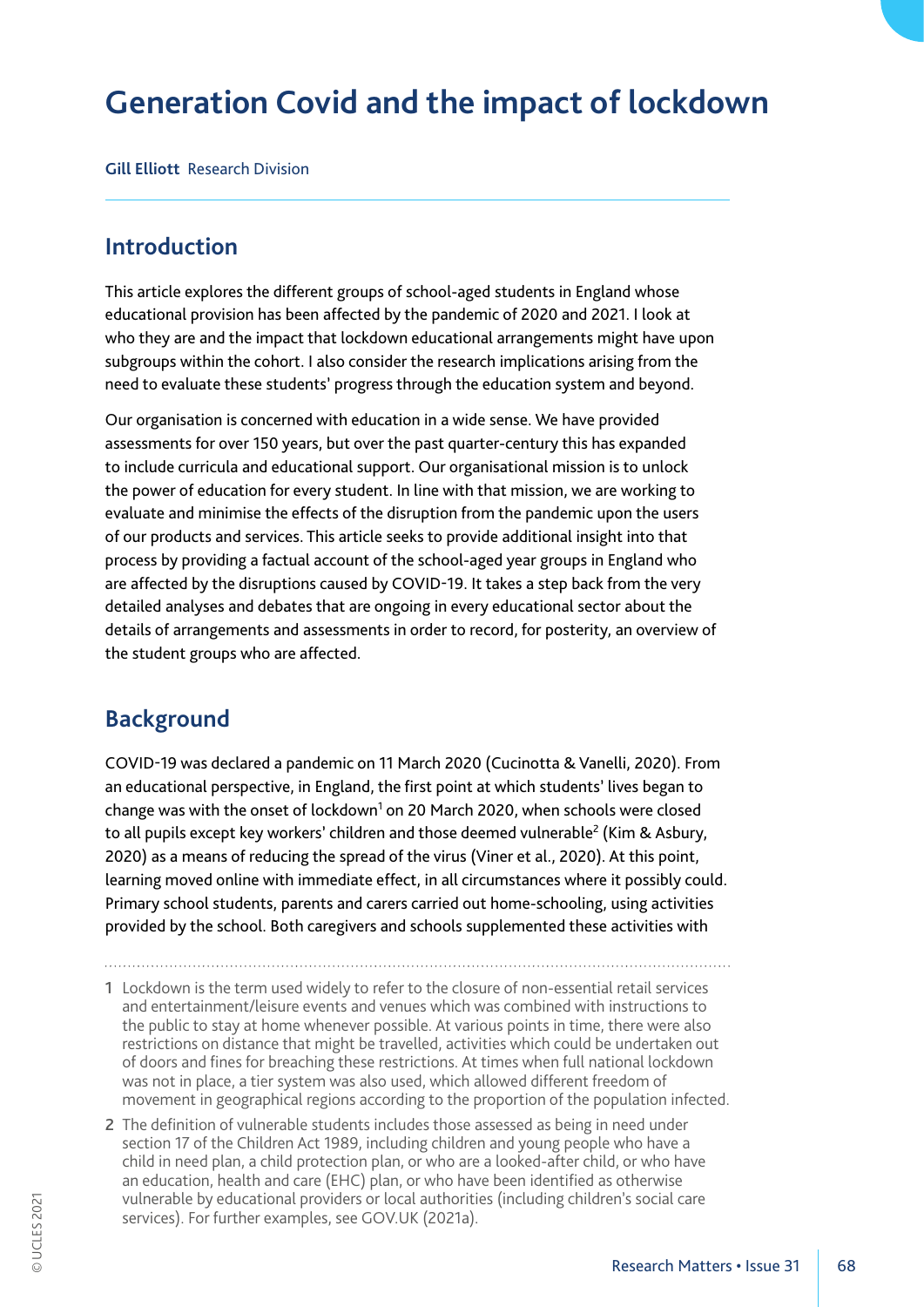material provided via television or online sources. Secondary school-aged students were largely taught online by their school teachers, and studied independently. By 30 April 2020, the World Bank (The World Bank, 2020) reported that 674,868,288 students were in countries with fully closed schools and a further 93,602,500 in countries with partially closed schools. England fell under the latter category.

English schools take a long summer break from the middle of July to the beginning of September. In 2020, this coincided with the gradual easing of lockdown with the result that September 2020 saw most students returning to schools, albeit under arrangements which restricted unnecessary mixing, distanced pupils and mandated mask-wearing in some situations. Disruption still prevailed, with considerable numbers of students selfisolating<sup>3</sup> at any given time, and, in some cases, 50 per cent of lessons continuing to be delivered online in order to keep year group bubbles $^{\rm 4}$  separate.

The emergence of a new, more infectious variant of the coronavirus in late 2020 meant that the Government's aim to keep schools open carried too much risk. After a Christmas break that many students will have found disturbingly unfamiliar and stressful, a second lockdown shut schools on 5 January 2021, after one day back. Alongside the announcement of this was the notice that the examination session of summer 2021 was cancelled. $5$ 

### **Intention and limits of this article**

I have restricted the scope of this article to England. The discussion points raised will certainly apply to students in other parts of the UK nations, and to those in other countries, but everyone's context is different and it is beyond the scope of this piece to include examples from other jurisdictions.

I have also limited my discussion to the effects of the events of March 2020 to July 2021. There seems good reason to do so. As this piece is being written, a vaccine is being rolled out and there is general optimism that disruptions from lockdowns or other government interventions will be minimal by the school year which begins in September 2021. So, although all current school year groups feature in the tables, I am assuming that the level of actual disruption in schools seen in the two academic years from September 2019

3 Self-isolation is the mandatory restriction of a person to their home if they have the illness or have been in close contact with someone who has it.

- 4 Bubbles refer to a defined cluster of people who are grouped together and who remain separate from others. In a domestic setting, a bubble could consist of more than one household, if certain criteria were met. In schools, this means groups of students who are separated (by space or over time) even when sharing the same facilities. For example, in a sixth form consisting of groups, each year group could be made into a separate bubble and would attend college premises on alternate weeks to minimise contact between the two groups. The principal rule which applies to bubbles is that if one person in the bubble contracts COVID-19, the whole bubble has to self-isolate.
- 5 For absolute clarity and accuracy, it is a point of record that the Government announcement (Johnson, 2021) stated that "it is not possible or fair for all exams to go ahead". The interpretation of the phrase depends upon whether "all exams" is taken to mean "any exams" or just "some exams". The media interpretation, shared widely and immediately, was that the intended meaning was no exams would go ahead.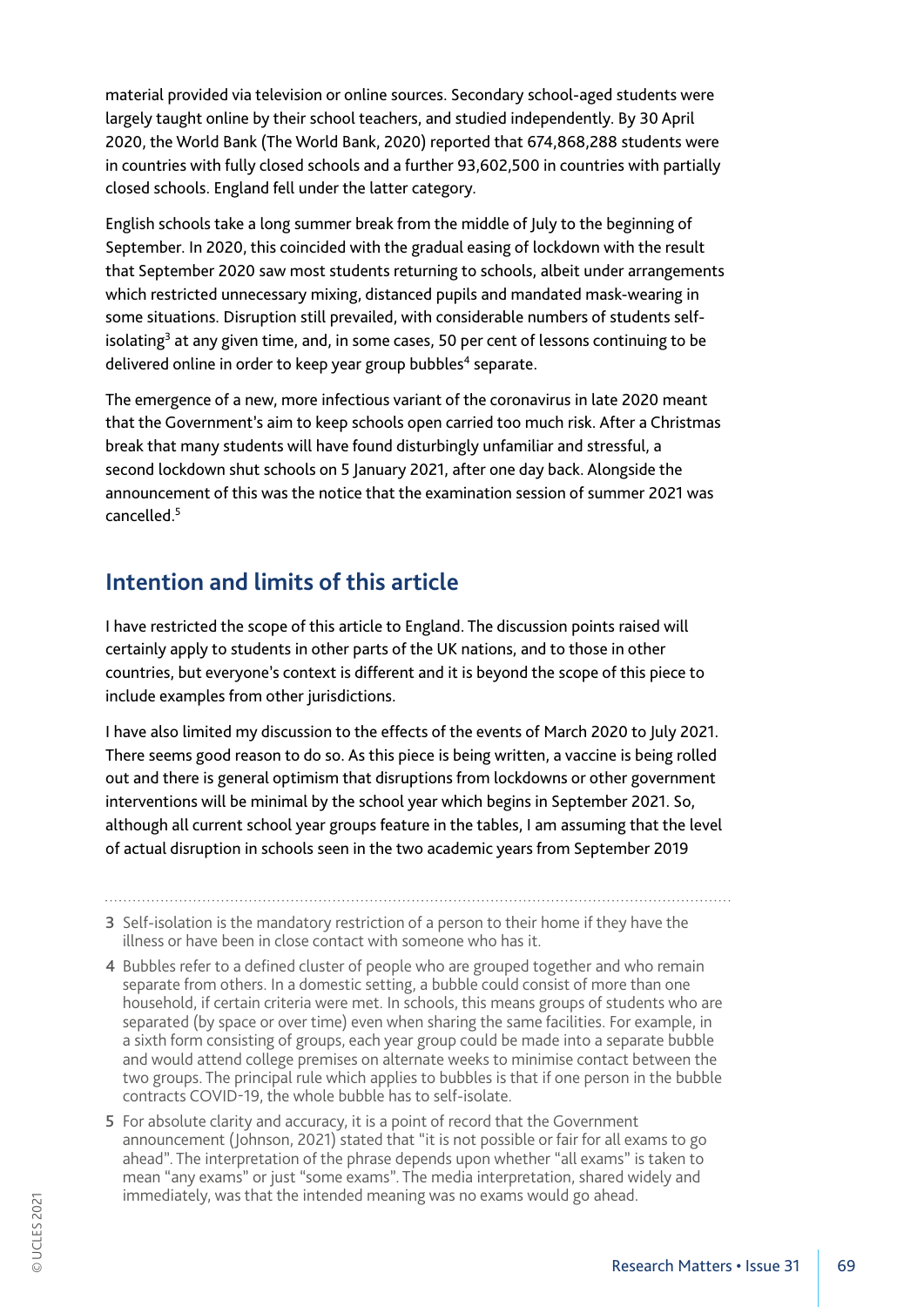to July 2021 will have abated by the beginning of the school year in September 2021. If history proves me wrong, which I sincerely hope it does not, the reader may be able to deduce the effects upon successive cohorts, depending upon where they have progressed in the system.

In this article, for simplicity, I use the terminology of "schools" to refer to places of education up to the age of 18, "assessment" to refer to forms of formal qualification or certification and "students" to refer to the learner population. Further explanation of the terms can be found in the endnote.i

# **Affected students in England by year group**

Table 1 shows the school year groups in England,<sup>6</sup> all of which will be affected, to a greater or lesser extent, by the events of 2020 and 2021. The table shows their birth year and the year group they belonged to in March 2020, the latter expressed using the English education convention of "Y" to denote "year" followed by the number of the school year, which ranges from "-1" denoting the year prior to "R" (reception year, effectively year 0 in the school system) to 13 (the second and final year of sixth form for many students following a traditional academic route).

Table 1 also indicates particular features of concern relevant to that year group and whether key educational assessments were due within the year. For brevity in the discussions which follow, GCSE (General Certificate of Secondary Education), IGCSE (International General Certificate of Secondary Education) and vocational assessments taken at the end of Y11 are described as 16+ assessments; A Level, IB and vocational assessments taken at the end of Y13 are described as 18+ assessments—those being the typical age at which they are sat.

Table 1 also captures the broad extent of the non-compulsory curricular events that were likely to have been curtailed. The latter are important because many students will have suffered the loss of a great many peripheral activities that would normally have been valuable additions to their first or early-career curriculum vitae. Considering that many of the part-time and casual employment opportunities for the 15–18 age group are in the hospitality and retail industries, which have been especially hard-hit by lockdown, it becomes clear that Further and Higher Educational Institutions and employers will need to alter their expectations of what experiences they will see in applications for many years to come. Older students in this table will be under-experienced in many parts of their lives, not just their educational progress. There is also a possibility that some of the younger students will miss opportunities for learning and being assessed in skills such as cycling proficiency and swimming, which may result in an increase in accidents among this cohort in years to come.

What we see from Table 1 is that, in general, some year groups are likely to be more affected than others. Broadly speaking, it is those students who are approaching the end of compulsory education or those at transition points whose assessments and onward trajectory are most likely to be affected. However, it is also clear that students across

6 Compulsory education only. Excluding university students and pre-school provision earlier than the year immediately before compulsory primary attendance.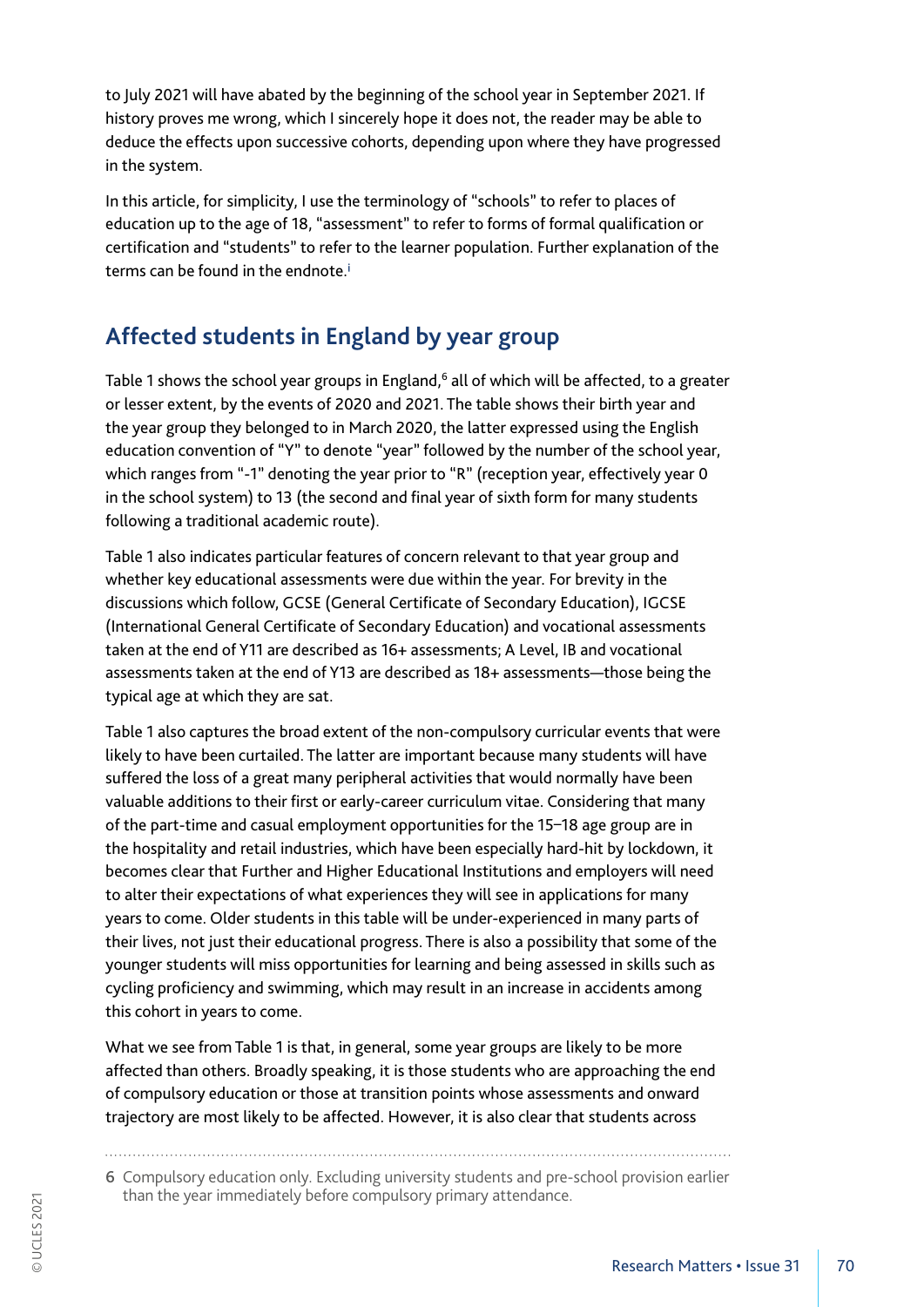all year groups will face issues connected to particular areas of lost learning or lost school experience.

| <b>Birth year</b> | <b>School</b> | <b>Particular</b>                                                                                                                                                                                                                                                          | <b>Educational</b>                                                                               | <b>Educational</b>                                                                                                                                                                                                                                                                                                             |  |
|-------------------|---------------|----------------------------------------------------------------------------------------------------------------------------------------------------------------------------------------------------------------------------------------------------------------------------|--------------------------------------------------------------------------------------------------|--------------------------------------------------------------------------------------------------------------------------------------------------------------------------------------------------------------------------------------------------------------------------------------------------------------------------------|--|
|                   | year in       | concerns about                                                                                                                                                                                                                                                             | content and                                                                                      | assessments/                                                                                                                                                                                                                                                                                                                   |  |
| 1 Sep-31 Aug      | March         | this cohort                                                                                                                                                                                                                                                                | assessments                                                                                      | achievements                                                                                                                                                                                                                                                                                                                   |  |
|                   | 2020          |                                                                                                                                                                                                                                                                            | affected (content                                                                                | affected-non-                                                                                                                                                                                                                                                                                                                  |  |
|                   |               |                                                                                                                                                                                                                                                                            | from National                                                                                    | compulsory curriculum                                                                                                                                                                                                                                                                                                          |  |
|                   |               |                                                                                                                                                                                                                                                                            | Curriculum) <sup>7</sup>                                                                         |                                                                                                                                                                                                                                                                                                                                |  |
| 2001/02           | 13            | Final year of<br>sixth form or<br><b>Further Education</b><br>College studies<br>or learning within<br>apprenticeships.<br>University entry<br>applications are<br>often completed by<br>this year group.                                                                  | High-stakes 18+<br>assessments<br>summer 2020.                                                   | Duke of Edinburgh<br>$\bullet$<br>programme;<br>Music assessments-<br>$\bullet$<br>e.g., ABRSM, Trinity<br>College and others;<br>Dance assessments;<br>$\bullet$<br>Other sports, arts and<br>academic awards and<br>competitions-e.g.,<br>Maths Olympiad,                                                                    |  |
| 2002/03           | 12            | First year of sixth<br>form studies or<br><b>Further Education</b><br>College studies<br>or learning within<br>apprenticeships.                                                                                                                                            | High-stakes 18+<br>assessments<br>summer 2021.                                                   | public speaking,<br>school plays, sporting<br>fixtures;<br>Prefect-ships and<br>school teams<br>captaincy;<br>Some apprenticeship<br>programmes<br>disrupted-either<br>the college-based<br>component or the<br>on-the-job training<br>or both. Students<br>furloughed, or<br>prevented from<br>travelling (Ventura,<br>2020). |  |
| 2003/04           | 11            | Final year of<br>secondary school-<br>based studies.<br>Sixth form entry.<br>This year group<br>will have had<br>16+ assessments<br>replaced by Centre<br><b>Assessed Grades</b><br>(CAGs) and 18+<br>assessment courses<br>disrupted for at<br>least 2 out of 6<br>terms. | High-stakes 16+<br>assessments<br>summer 2020.<br>High-stakes 18+<br>assessments<br>summer 2022. |                                                                                                                                                                                                                                                                                                                                |  |
| 2004/05           | 10            | First year of GCSE<br>courses and<br>many vocational<br>pathways.                                                                                                                                                                                                          | High-stakes 16+<br>assessments<br>summer 2021.<br>High-stakes 18+<br>assessments<br>summer 2023. |                                                                                                                                                                                                                                                                                                                                |  |

#### **Table 1: Identifying the Covid generation in England.**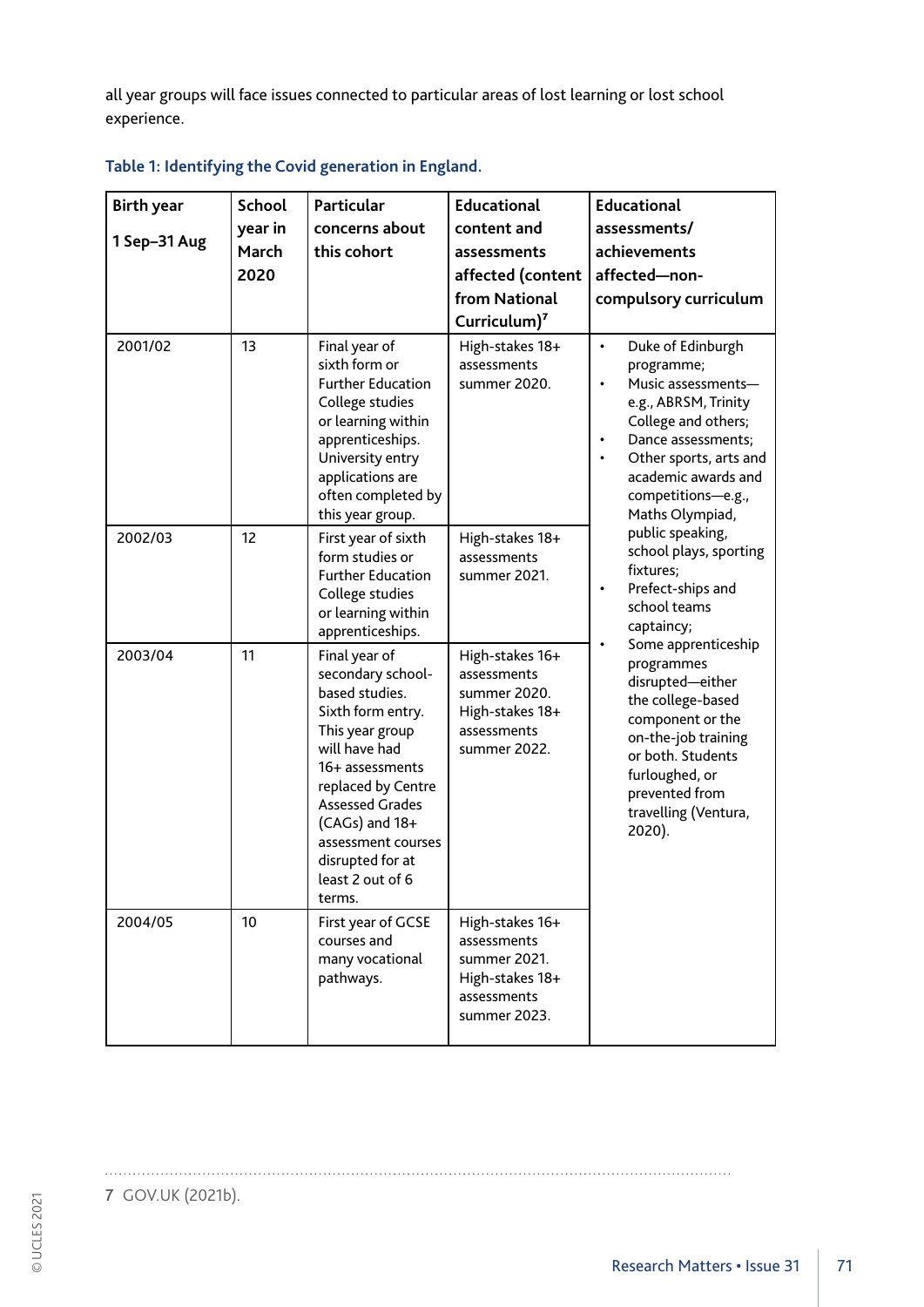| <b>Birth year</b> | <b>School</b>  | <b>Particular</b>                                                               | <b>Educational</b>                                                                                                                                                  | <b>Educational</b>                                                                                                                                                                                                                                                                                                                                                |
|-------------------|----------------|---------------------------------------------------------------------------------|---------------------------------------------------------------------------------------------------------------------------------------------------------------------|-------------------------------------------------------------------------------------------------------------------------------------------------------------------------------------------------------------------------------------------------------------------------------------------------------------------------------------------------------------------|
| 1 Sep-31 Aug      | year in        | concerns about                                                                  | content and                                                                                                                                                         | assessments/                                                                                                                                                                                                                                                                                                                                                      |
|                   | March          | this cohort                                                                     | assessments                                                                                                                                                         | achievements                                                                                                                                                                                                                                                                                                                                                      |
|                   | 2020           |                                                                                 | affected (content                                                                                                                                                   | affected-non-                                                                                                                                                                                                                                                                                                                                                     |
|                   |                |                                                                                 | from National                                                                                                                                                       | compulsory curriculum                                                                                                                                                                                                                                                                                                                                             |
|                   |                |                                                                                 | Curriculum $)^7$                                                                                                                                                    |                                                                                                                                                                                                                                                                                                                                                                   |
| 2005/06           | 9              | <b>Transition choices</b><br>year from general<br>to specialised<br>curriculum. | Key Stage 3<br>curriculum.<br>High-stakes 16+<br>assessments<br>summer 2022.                                                                                        | Music assessments-<br>$\bullet$<br>e.g., ABRSM, Trinity<br>College and others;<br>Privately funded,<br>$\bullet$<br>school-based music<br>tuition opportunities                                                                                                                                                                                                   |
| 2006/07           | 8              |                                                                                 | Key Stage 3<br>curriculum.                                                                                                                                          | lost;<br><b>British Gymnastics</b>                                                                                                                                                                                                                                                                                                                                |
| 2007/08           | $\overline{7}$ |                                                                                 | Key Stage 3<br>curriculum.<br><b>Common Entrance</b><br>Exam (Independent<br>School Entry) in<br>2020.                                                              | Award Schemes.                                                                                                                                                                                                                                                                                                                                                    |
| 2008/09           | 6              | <b>Transition to</b><br>secondary school.                                       | Key Stage 2<br>curriculum.<br><b>Key Stage</b><br>2 national<br>assessments in<br>2020.<br><b>Common Entrance</b><br>Exam (Independent<br>School Entry) in<br>2021. | Department for<br>$\bullet$<br><b>Transport Bikeability</b><br>scheme;<br>Swim England<br>$\bullet$<br>swimming challenge<br>awards;<br>End of primary<br>$\bullet$<br>celebrations and<br>events;<br>Privately funded,<br>$\bullet$<br>school-based music<br>tuition opportunities<br>lost;<br>Music assessments-<br>e.g., ABRSM, Trinity<br>College and others. |
| 2009/10           | 5              |                                                                                 | Key Stage 2<br>curriculum.<br>Key Stage<br>2 national<br>assessments in<br>2021.                                                                                    | $\bullet$<br>Music assessments-<br>e.g., ABRSM, Trinity<br>College and others;<br>Privately funded,<br>school-based music<br>tuition opportunities<br>lost.                                                                                                                                                                                                       |
| 2010/11           | 4              |                                                                                 | Key Stage 2<br>curriculum.<br><b>Key Stage</b><br>2 national<br>assessments in<br>2022.                                                                             |                                                                                                                                                                                                                                                                                                                                                                   |
| 2011/12           | 3              |                                                                                 | Key Stage 2<br>curriculum.                                                                                                                                          |                                                                                                                                                                                                                                                                                                                                                                   |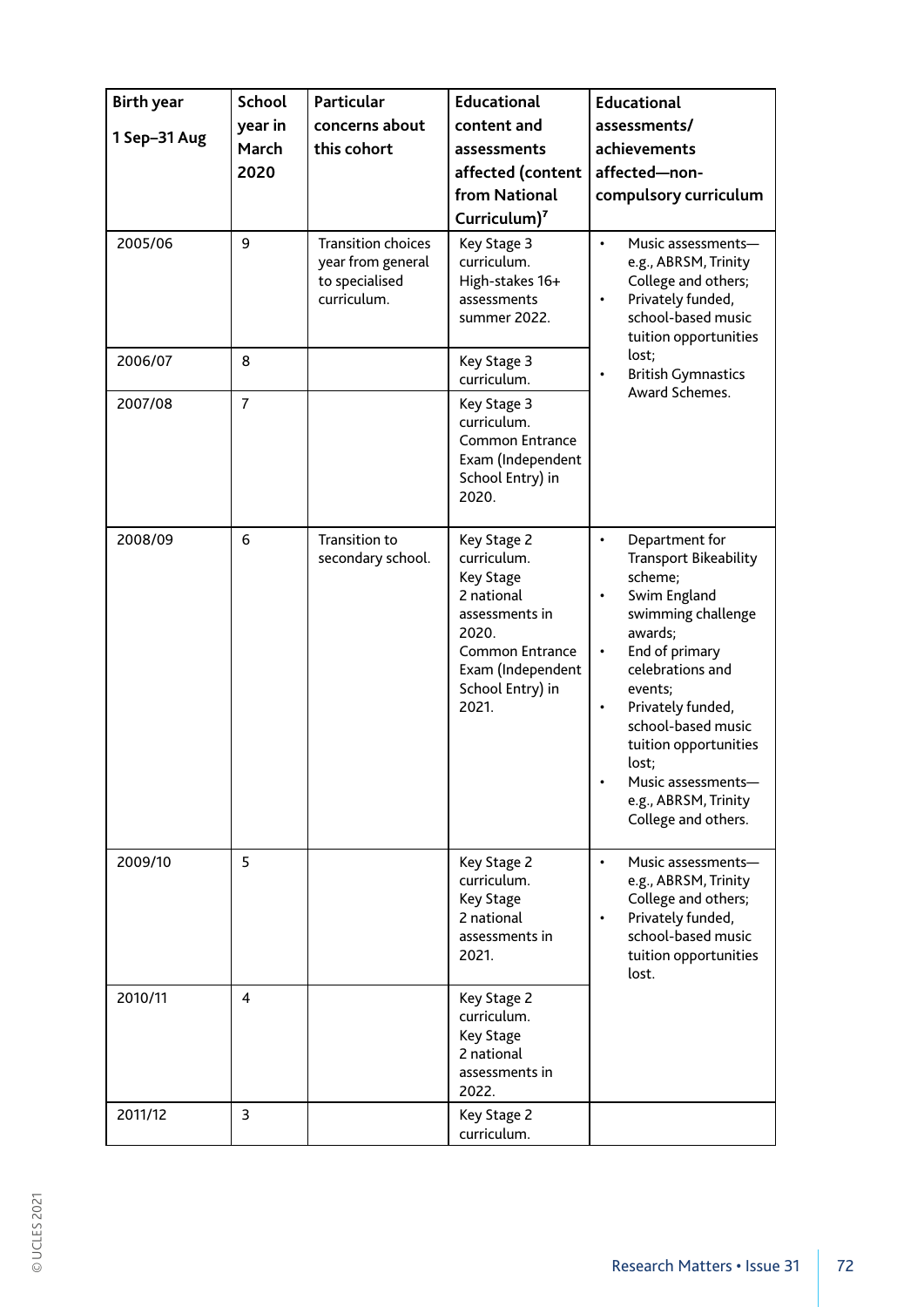| <b>Birth year</b><br>1 Sep-31 Aug | <b>School</b><br>year in<br>March<br>2020 | <b>Particular</b><br>concerns about<br>this cohort                                                                                                                                 | <b>Educational</b><br>content and<br>assessments<br>affected (content<br>from National<br>Curriculum) <sup>7</sup> | <b>Educational</b><br>assessments/<br>achievements<br>affected-non-<br>compulsory curriculum |
|-----------------------------------|-------------------------------------------|------------------------------------------------------------------------------------------------------------------------------------------------------------------------------------|--------------------------------------------------------------------------------------------------------------------|----------------------------------------------------------------------------------------------|
| 2012/13                           | $\overline{c}$                            |                                                                                                                                                                                    | Key Stage 1<br>curriculum.<br>National tests<br>and teacher<br>assessments in<br>Maths, English and<br>Science.    |                                                                                              |
| 2013/14                           | $\mathbf{1}$                              |                                                                                                                                                                                    | Key Stage 1<br>curriculum.<br>Phonics screening<br>check.                                                          |                                                                                              |
| 2014/15                           | R                                         | Just settled into<br>Reception as<br>lockdown in 2020<br>began.<br>Restarted in<br>September 2020<br>only to be locked<br>down again in<br>January 2021.                           | Early years<br>curriculum.<br>Teacher<br>assessments.                                                              | Introduction to school<br>$\bullet$<br>life very severely<br>disrupted.                      |
| 2015/16                           | $-1$<br>Pre-<br>school                    | Transition to<br>primary school<br>from home<br>or pre-school<br>occurring just after<br>lockdown, with<br>limited preparatory<br>events.<br>Locked down again<br>in January 2021. | Early years<br>curriculum.                                                                                         | Introduction to school<br>$\bullet$<br>life very severely<br>disrupted.                      |

Learning loss has not been specifically captured by this table—aside from Y13, the extent of learning loss (in terms of hours attending school) is assumed to be broadly the same across all year groups, even if it differs between educational settings. Year 13 lost a few weeks of their teaching/revision time, but had nearly completed face-to-face teaching and learning at the point of lockdown. In other year groups, the content of the learning loss will vary between year group and setting and is beyond the scope of this discussion.

Learning loss is also only half of the story. While there is a rightful focus on lost learning and how it affects the students approaching high-stakes assessments, the impact of the pandemic has been keenly felt in the loss of the school environment. Schools are not just places where students are taught. They are a cultural and social hub, where students experience consistent attitudes to learning and are given opportunities that do not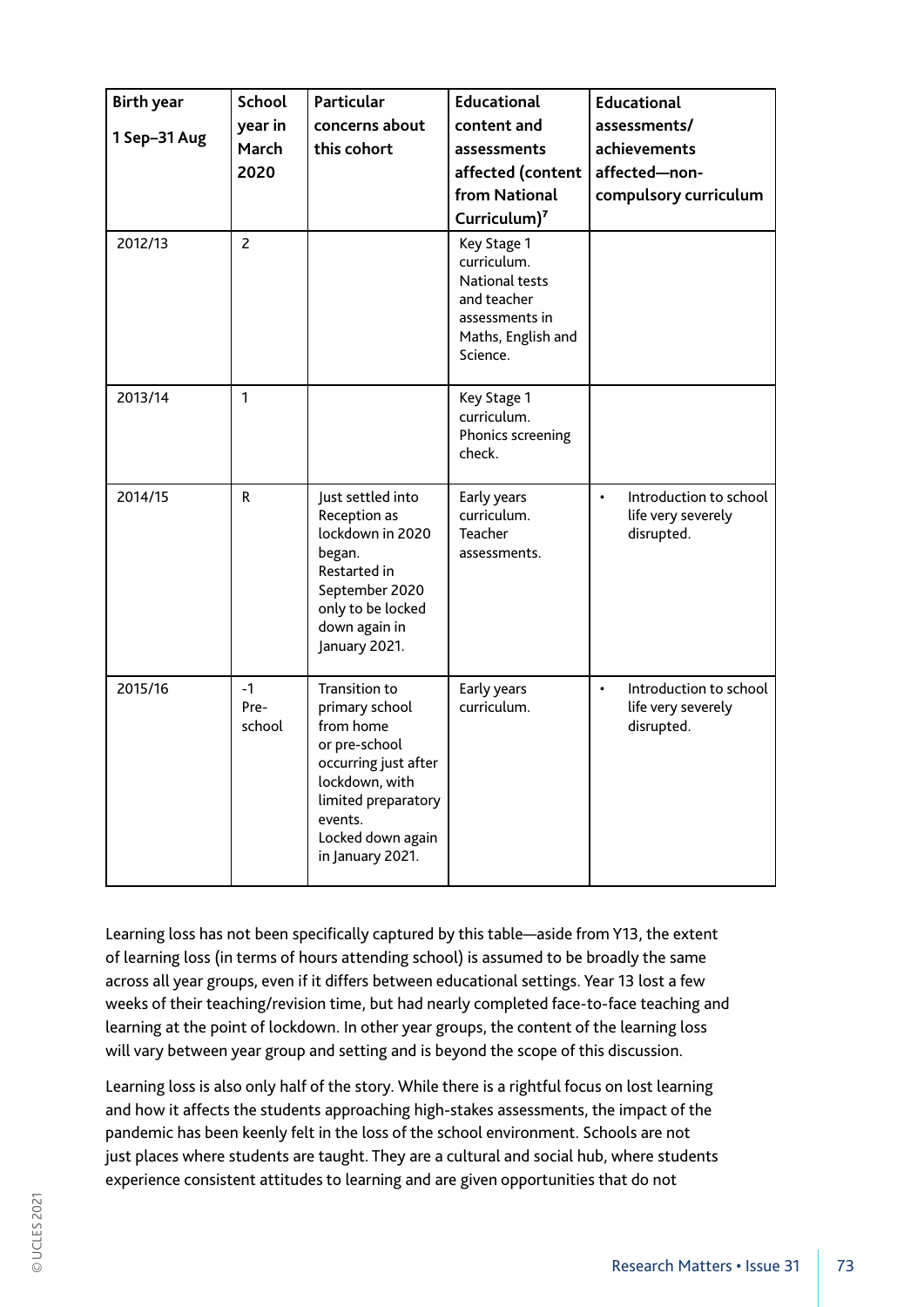necessarily exist within the home environment.

While Table 1 shows the core information about who is part of the Covid generation of students and the key educational and assessment milestones that have been very specifically disrupted, it is important to delve deeper to look at what impact might be felt and how this might differ for different subgroups of students.

# **What complications systematically affect the impact of COVID-19 disruption for different groups of students?**

In Table 1, we saw how the core year groups of students within compulsory education in England have been disrupted by COVID-19. However, we cannot assume that this disruption occurred in the same way for all students.

The English education and assessment system is arguably built upon a principle of meritocracy. Put very simply, this means that progress and achievement is based upon individual performance, talent and effort rather than wealth or social class. In reality, other sociological factors do play a part and there has been much argument about whether equality of educational opportunity exists (Heaton & Lawson, 1996, pp.146–153). Nevertheless, key to the system, as it normally functions, is a principle of equality of opportunity regardless of factors such as gender, class, background, race, religion or economic circumstances. However, viruses are no respecters of educational principles and closing schools in order to reduce the spread of the virus has had effects which exacerbate the impact of disadvantage for many students:

- (i) The underlying principle that all students have the same equality of opportunity for learning does not hold when you look at the cohort as a whole. Under normal circumstances, in England, we can assume that every student (with the exception of those noted in (ii) for whom mitigations are applied) has a similar basic availability of qualified teacher-led learning hours. The amount of learning loss during the pandemic cannot be assumed to be equally distributed across all students because it depends upon an interaction between each individual student's home circumstances and their school's response.
- (ii) Many of the methods by which equality of opportunity is traditionally managed are dependent upon attendance in person at school; for example, free school meals to compensate students who would otherwise struggle to learn when physically poorly nourished. While schools have remained open for vulnerable students, and communities have, in some cases, provided alternate provision, these arrangements cannot be presumed to be applied equally.
- (iii) New factors affecting equality of opportunity have emerged and it is unlikely that these can be fully documented or quantified in time for the alternate arrangements for assessments in summer 2021, even though Y10 and Y12 students taking two-year courses such as GCSEs, IGCSEs and A Levels will have been struggling with them for five out of the six terms<sup>8</sup> of their course of learning. Y9 and Y11 students taking assessments in 2022 will also have been affected for at least two of the six terms of
- 8 The English school system is divided into three terms per academic year.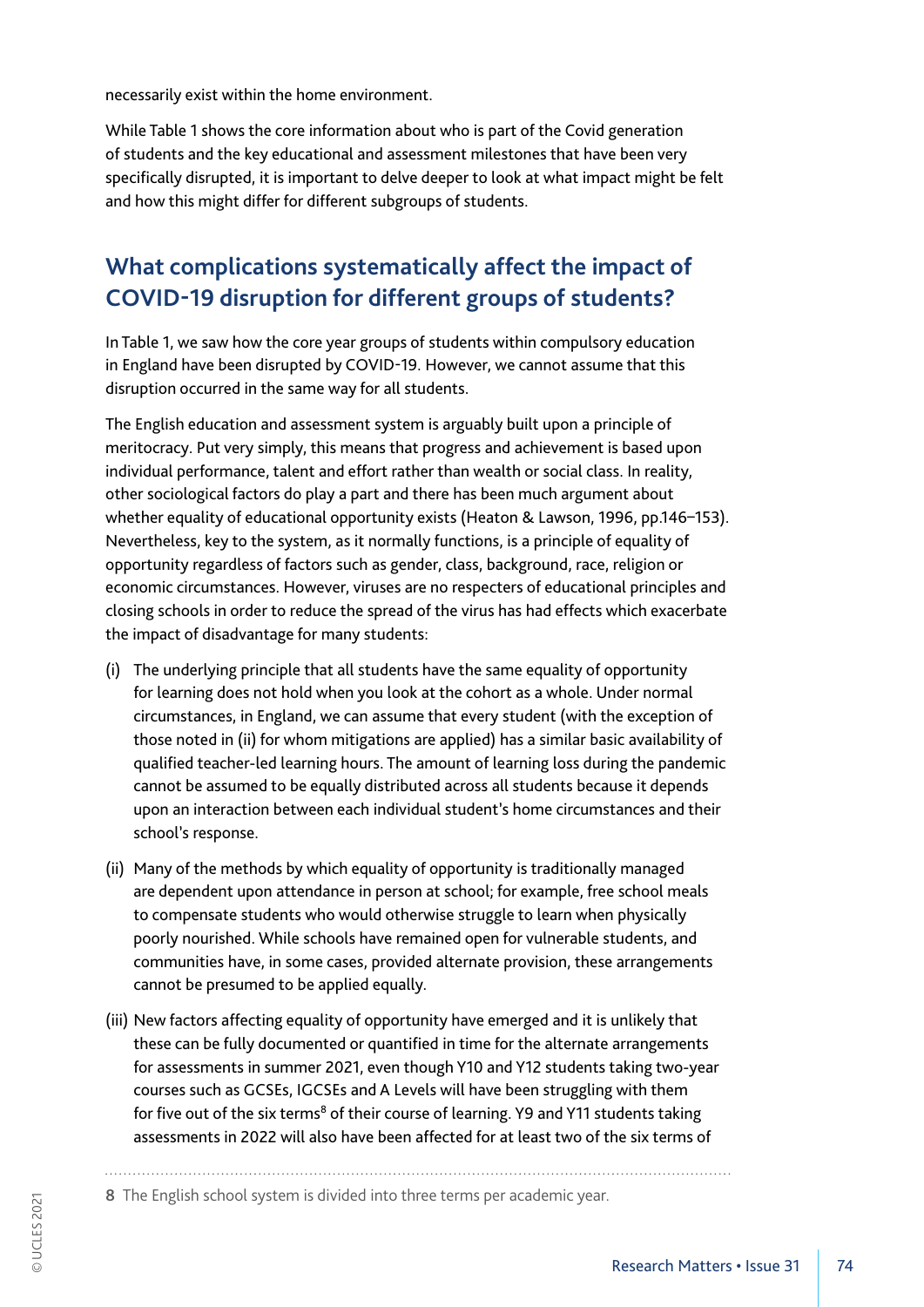their courses (possibly more, because at the time of writing the arrangements for the summer term of 2021 are not yet known). These new factors include, but are not limited to:

- difficulties with technology including, but not limited to, insufficient internet bandwidth to support full engagement with some or all forms of online learning organised by the school and differences experienced at school level with the organisation or provision of an effective online experience;
- non-conducive learning environments outside the student's control;
- less motivation to learn online (which the student cannot control for themselves if they do not understand why it is happening);
- more distractions, anxieties and mental health issues;
- inability to complete the full course of learning; and
- unwillingness to expose their home environment to scrutiny via video camera, thus less face-to-face contact.

Some of these issues (the second to penultimate points above) will also apply to vulnerable students attending school settings, who are being asked to attend lessons online from the school setting, that is, if all attending students are supervised together in a classroom and each follows their individual lesson programme online.

Table 2 presents, in a structured way, some of the different issues which have arisen. However, one further complication when considering the nature of disadvantage is that some students have greater opportunities than others by virtue of their particular school or home environment.

England has a broadly two-track education system with selective or fee-paying schools as well as state schools. It would be naïve to argue that fee-paying or selective schools automatically advantage their students (in normal times) by comparison with state schools, because, at individual level, students in either environment can make more or less use of the resources they are offered. Nevertheless, a quick survey of the claims made on a few fee-paying schools' websites suggests a number of areas where their students are claimed to benefit from enhanced opportunity:

- Enriched educational experience, through extracurricular initiatives, programmes outside the curriculum and the opportunity to set their own curriculum and tailor learning beyond the boundaries imposed in the state sector;
- Reduced class size—more one-to-one time;
- Safe learning environment—higher discipline; and
- Excellent resources (technical, sports, facilities).

Advantages due to enhanced resources, as described above, have direct relevance to the very specific issues which have arisen around coping with learning during lockdown. Online learning works best with efficient technology, smaller groups and individual support for students who struggle with it. Therefore, in any attempt to systematically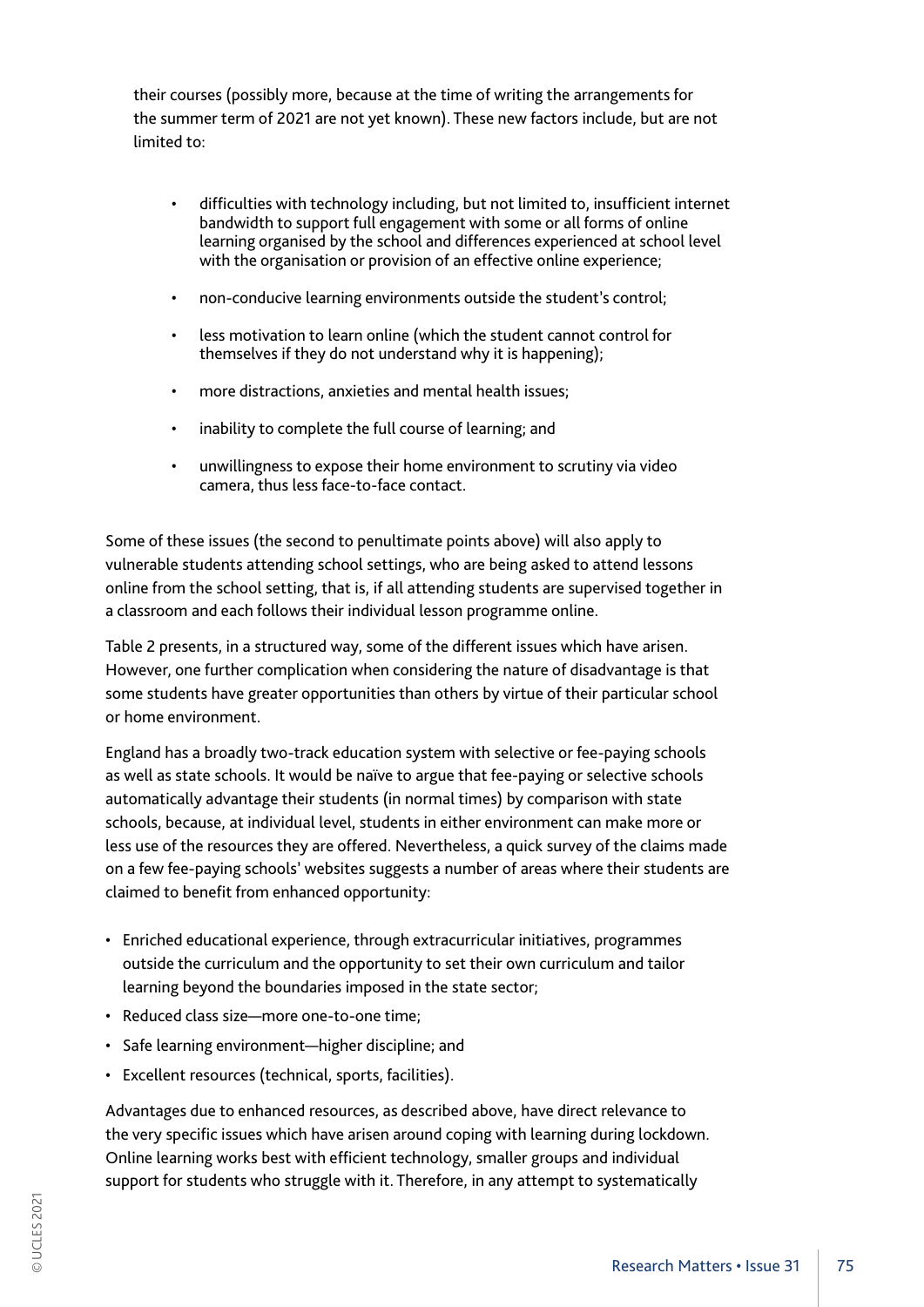consider how lockdown has affected different groups of students, some of the factors which characterise (but are not inclusive to) fee-paying or selective schools must be considered. However, these factors should not be regarded as entirely indicative of particular school types—in the context of "lockdown learning", a parent who is an experienced IT user and is working from home might be just as valuable and effective a resource to a student as enrolment at a school which has enhanced IT solutions available. Therefore, in Table 2, three categories of students are shown which are not based on school type: Group 1—neither advantaged nor disadvantaged normally, but affected by lockdown; Group 2—advantaged in some way that mitigates the impact of lockdown and Group 3—disadvantaged in the normal system and with additional disruption from lockdown.

The categories in Table 2 are not mutually exclusive for individuals. For example, it is perfectly possible for a student to fall into the category of being advantaged by virtue of enhanced personal financial resources and also fall into the category of being disadvantaged by not coping well with traditional assessment models.

A key factor of importance is whether the individual student has control of the advantage or disadvantage being described. A student who has spent most of lockdown playing Call of Duty on their Xbox to the detriment of their studies has still had the opportunity to engage with online learning, whereas one who has been repeatedly unable to access sufficient bandwidth to participate in lessons has not.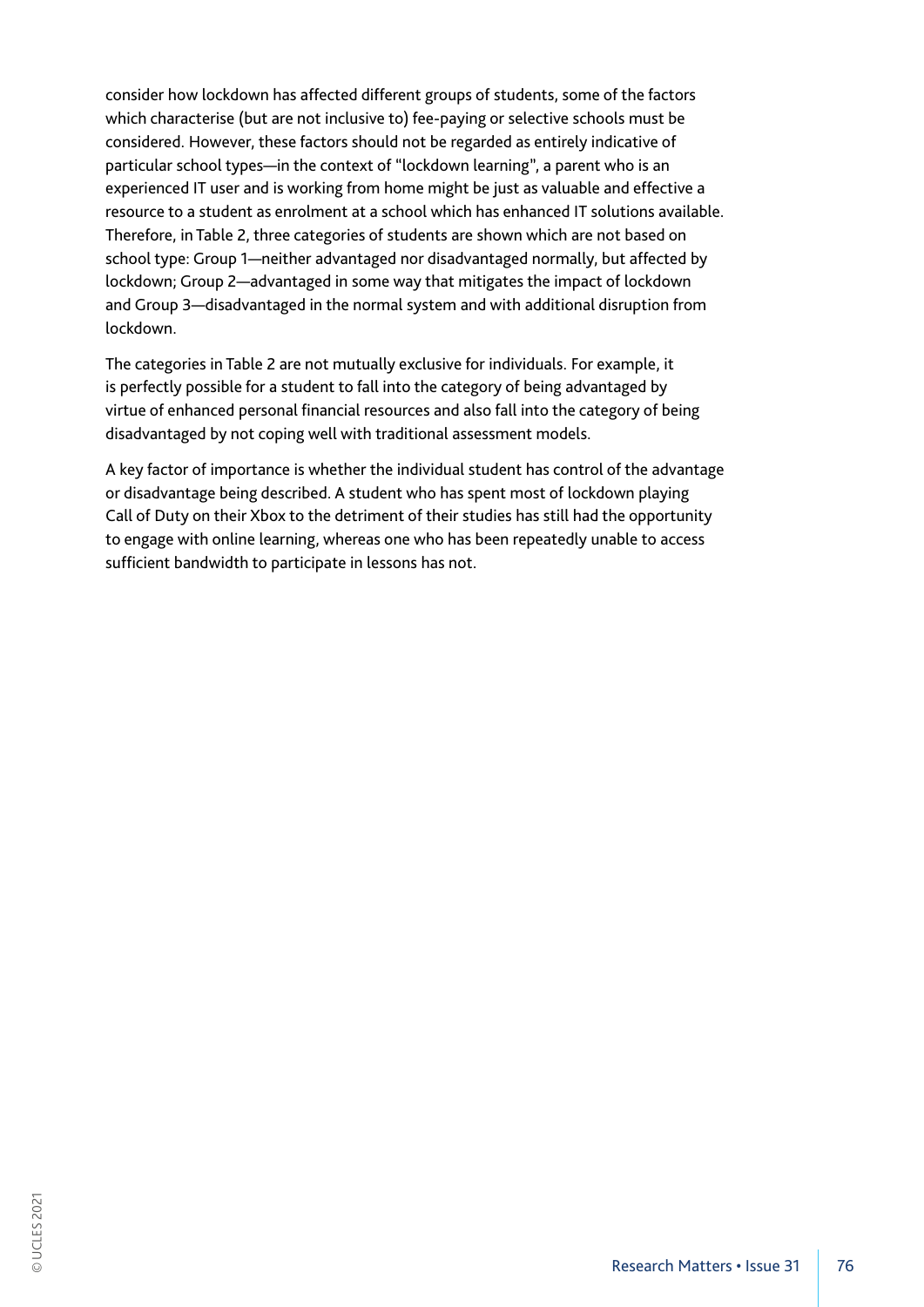| Table 2: Effects of lockdown on individual subpopulations of students. |  |  |  |  |
|------------------------------------------------------------------------|--|--|--|--|
|------------------------------------------------------------------------|--|--|--|--|

|                                                                                                 | Nature of the<br>disadvantage or<br>advantage                                                                                                                                         | How is this<br>reflected?               | What differences will the<br>pandemic, and particularly the<br>locked-down environments from<br>March-May and in November<br>2020 have made to their<br>educational experience?                                                                                                                                                                                                                                                                                                                                                                                                                                                                                                                                           |
|-------------------------------------------------------------------------------------------------|---------------------------------------------------------------------------------------------------------------------------------------------------------------------------------------|-----------------------------------------|---------------------------------------------------------------------------------------------------------------------------------------------------------------------------------------------------------------------------------------------------------------------------------------------------------------------------------------------------------------------------------------------------------------------------------------------------------------------------------------------------------------------------------------------------------------------------------------------------------------------------------------------------------------------------------------------------------------------------|
| Group 1-neither<br>advantaged nor<br>disadvantaged<br>normally, but<br>affected by<br>lockdown. | No particular advantage<br>or disadvantage.<br>All have broadly the<br>same opportunities to<br>learn, similar pathway<br>choices, and a similar<br>set of assessment<br>experiences. | Individual<br>experiences will<br>vary. | With the possible exception of Y13<br>(births 2001/02), all students have<br>experienced severe learning loss<br>during their compulsory school<br>education.<br>Y13 had almost finished their taught<br>courses in March 2020, but will have<br>missed school-based face-to-face<br>revision and assessment preparation<br>sessions. Many Y13 students taking<br>practical assessments requiring<br>school-based facilities may have been<br>unable to fully complete them.<br>Online learning approaches will<br>have been of mixed success across<br>this group, largely due to the need<br>to overcome practical issues and to<br>acclimatise teachers and students<br>with the differences in approach. <sup>9</sup> |

9 Some of these students may have been identified as vulnerable—the Government definition (GOV.UK, 2021a) includes as an example "those who may have difficulty engaging with remote education at home (for example due to a lack of devices or quiet space to study)"—and offered a part- or full-time place in school.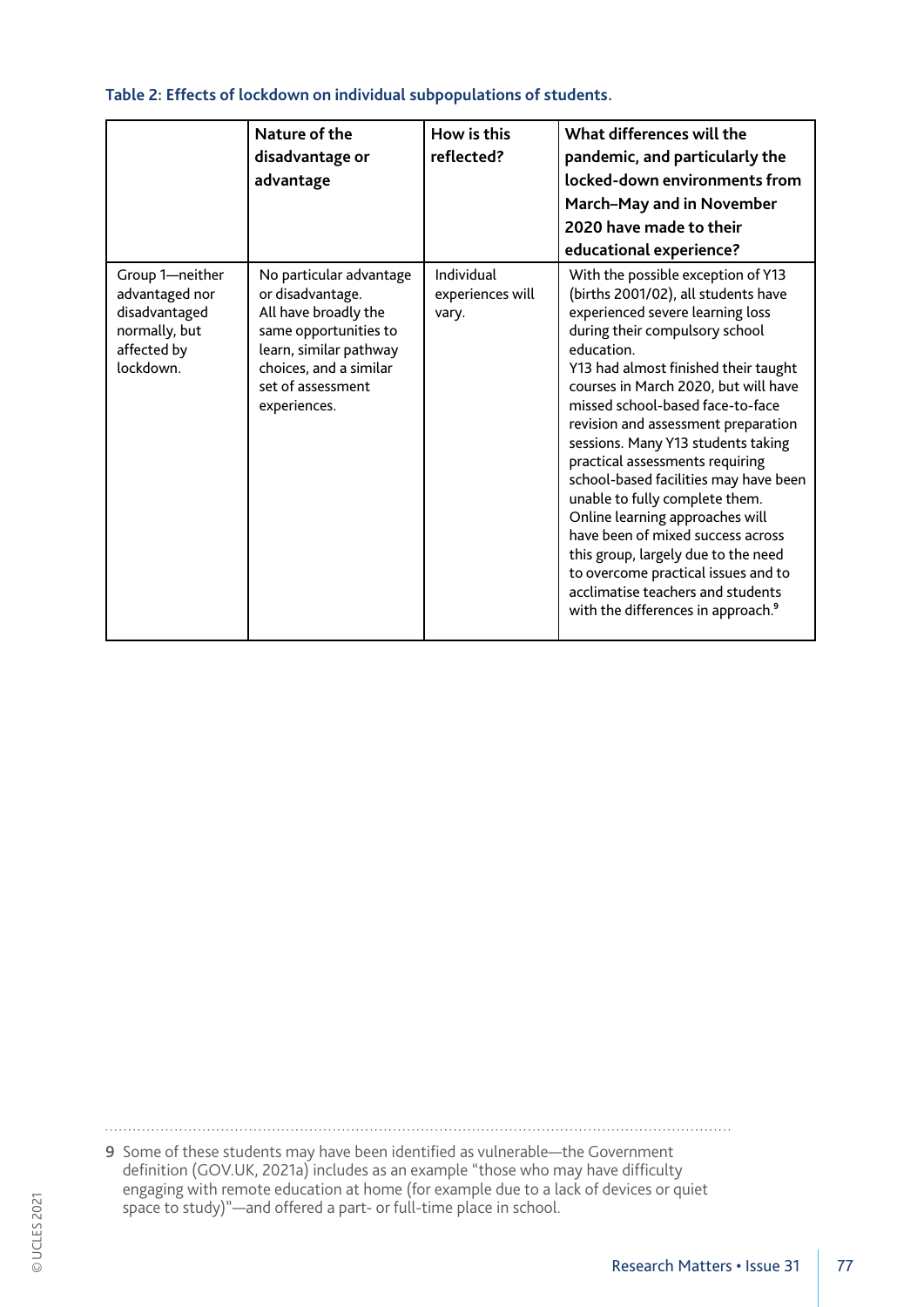|                                                                                                          | Nature of the<br>disadvantage or<br>advantage                                                                                                                                                             | How is this<br>reflected?                                                                                                                                                                                                                                                                           | What differences will the<br>pandemic, and particularly the<br>locked-down environments from<br>March-May and in November<br>2020 have made to their<br>educational experience?                                          |
|----------------------------------------------------------------------------------------------------------|-----------------------------------------------------------------------------------------------------------------------------------------------------------------------------------------------------------|-----------------------------------------------------------------------------------------------------------------------------------------------------------------------------------------------------------------------------------------------------------------------------------------------------|--------------------------------------------------------------------------------------------------------------------------------------------------------------------------------------------------------------------------|
| Group 2-<br>advantaged<br>in some way<br>that mitigates<br>the impact of<br>lockdown.                    | Enhanced personal<br>financial or non-financial<br>resources, either of<br>which leads to an<br>enriched cultural and<br>educational experience,<br>either in an educational<br>setting or outside of it. | Greater<br>opportunity to<br>attend a fee-<br>paying school<br>environment.<br>Greater access to<br>equipment and<br>software.<br>Provision of<br>additional private<br>tuition.<br>Greater support<br>for learning.<br>Members of<br>household have<br>skills which<br>support online<br>learning. | As Group 1, although online learning<br>approach may have benefited from<br>greater support or investment.<br>Existing differences in achievement<br>and attainment between this group<br>and Group 1 will be increased. |
|                                                                                                          | Attending an educational<br>establishment with<br>greater financial<br>resources than the norm.                                                                                                           | Enriched<br>educational<br>experience.<br>Additional<br>technology.                                                                                                                                                                                                                                 |                                                                                                                                                                                                                          |
|                                                                                                          | Attending an educational<br>establishment with<br>greater non-financial<br>resources than the norm.                                                                                                       | More tailored<br>learning<br>environment.                                                                                                                                                                                                                                                           |                                                                                                                                                                                                                          |
|                                                                                                          | Advantaged by<br>lockdown.                                                                                                                                                                                | Some students<br>will, for a number<br>of reasons, thrive<br>in the alternative<br>learning<br>environment that<br>lockdown creates.                                                                                                                                                                | These students will achieve greater<br>educational progress than they<br>might have done under normal<br>circumstances and will attain better<br>results in assessments.                                                 |
| Group 3-<br>disadvantaged in<br>the normal system<br>and with additional<br>disruption from<br>lockdown. | Students who have<br>underperformed at an<br>earlier stage of their<br>education and been<br>unable to catch up.                                                                                          | Tailored learning<br>approaches<br>in schools<br>under normal<br>circumstances.                                                                                                                                                                                                                     | There may be more variety in the<br>provision of support for these<br>students and it is difficult to predict<br>which students will become more<br>disadvantaged and which might<br>regain some progress.               |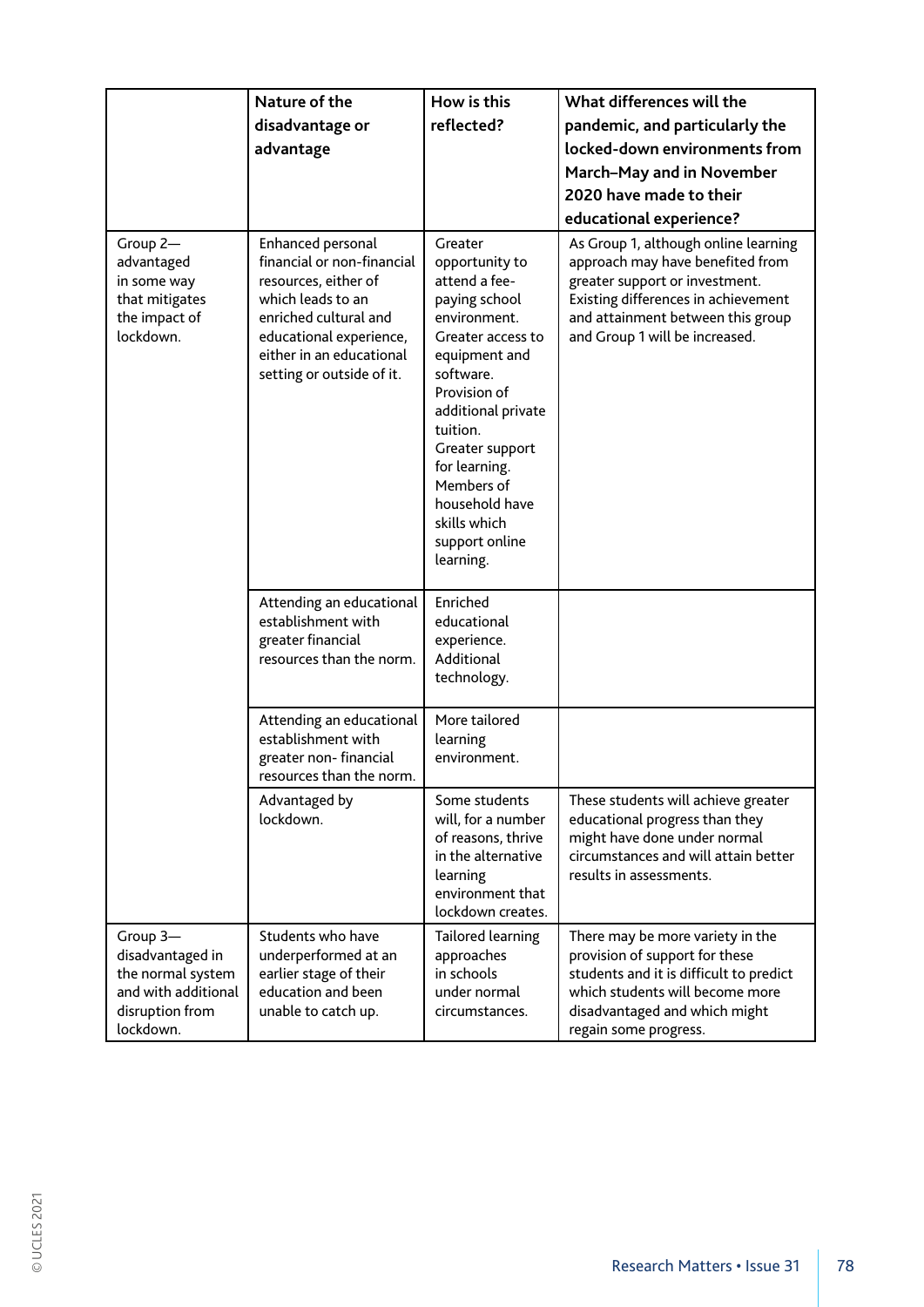| Nature of the<br>disadvantage or<br>advantage                                                                                                                       | How is this<br>reflected?                                                            | What differences will the<br>pandemic, and particularly the<br>locked-down environments from<br>March-May and in November<br>2020 have made to their<br>educational experience?                                                                                                                                                                                                                           |
|---------------------------------------------------------------------------------------------------------------------------------------------------------------------|--------------------------------------------------------------------------------------|-----------------------------------------------------------------------------------------------------------------------------------------------------------------------------------------------------------------------------------------------------------------------------------------------------------------------------------------------------------------------------------------------------------|
| Students who do<br>not cope well with<br>traditional learning or<br>assessment models.                                                                              | Individual support<br>in schools<br>under normal<br>circumstances.                   | Students who do not cope well with<br>traditional teaching methods in<br>schools are probably unlikely to find<br>online teaching easier.<br>Students who struggle with<br>assessments are likely to suffer<br>heightened anxiety around preparing<br>for 2021 assessments in the<br>atmosphere of "will they/won't they<br>happen".<br>There may be fewer resources<br>available for support in schools. |
| Students with underlying<br>mental health issues.                                                                                                                   | Individual support<br>in schools<br>under normal<br>circumstances.                   | Existing support for mental health<br>issues may have been affected by<br>lockdown.<br>Existing mental health issues may be<br>worsened or changed by the changes<br>due to the ongoing situation and the<br>loss of control over daily schedules.<br>Many students will be experiencing<br>mental health issues for the first time<br>as a direct consequence of lockdown.                               |
| Students who are not<br>equipped with sufficient<br>language skills (e.g.,<br>economic migrant,<br>asylum seeker and<br>refugee students).                          | Individual support<br>in schools<br>under normal<br>circumstances.                   | Fewer resources available for support<br>in schools.                                                                                                                                                                                                                                                                                                                                                      |
| Students who require<br>accommodations to be<br>made in order to access<br>education (e.g., Special<br><b>Educational Needs and</b><br>Disabilities). <sup>10</sup> | Individual learning<br>programmes.<br>Assessments<br>with accessibility<br>provided. | Increased stress, worry and other<br>mental health issues in students and<br>their families. Amplification of the<br>effects of loss of routines, support<br>networks and structures and of<br>specialist input by comparison with<br>other groups (Asbury et al., 2020).                                                                                                                                 |
| Students whose<br>time and/or effort<br>commitment is curtailed<br>due to circumstances<br>beyond their control<br>(e.g., young carers).                            | Support<br>from schools<br>under normal<br>circumstances.                            | Hard to predict as a number of<br>underlying factors could alter.<br>Lockdown might provide greater time,<br>with less need to travel.<br>Existing support services might<br>be disrupted leading to increased<br>distraction and worry or decreased<br>time.                                                                                                                                             |

#### 10 Many of these students will have been considered vulnerable and offered a full- or part-time place at school. Not all will have taken up a place where offered.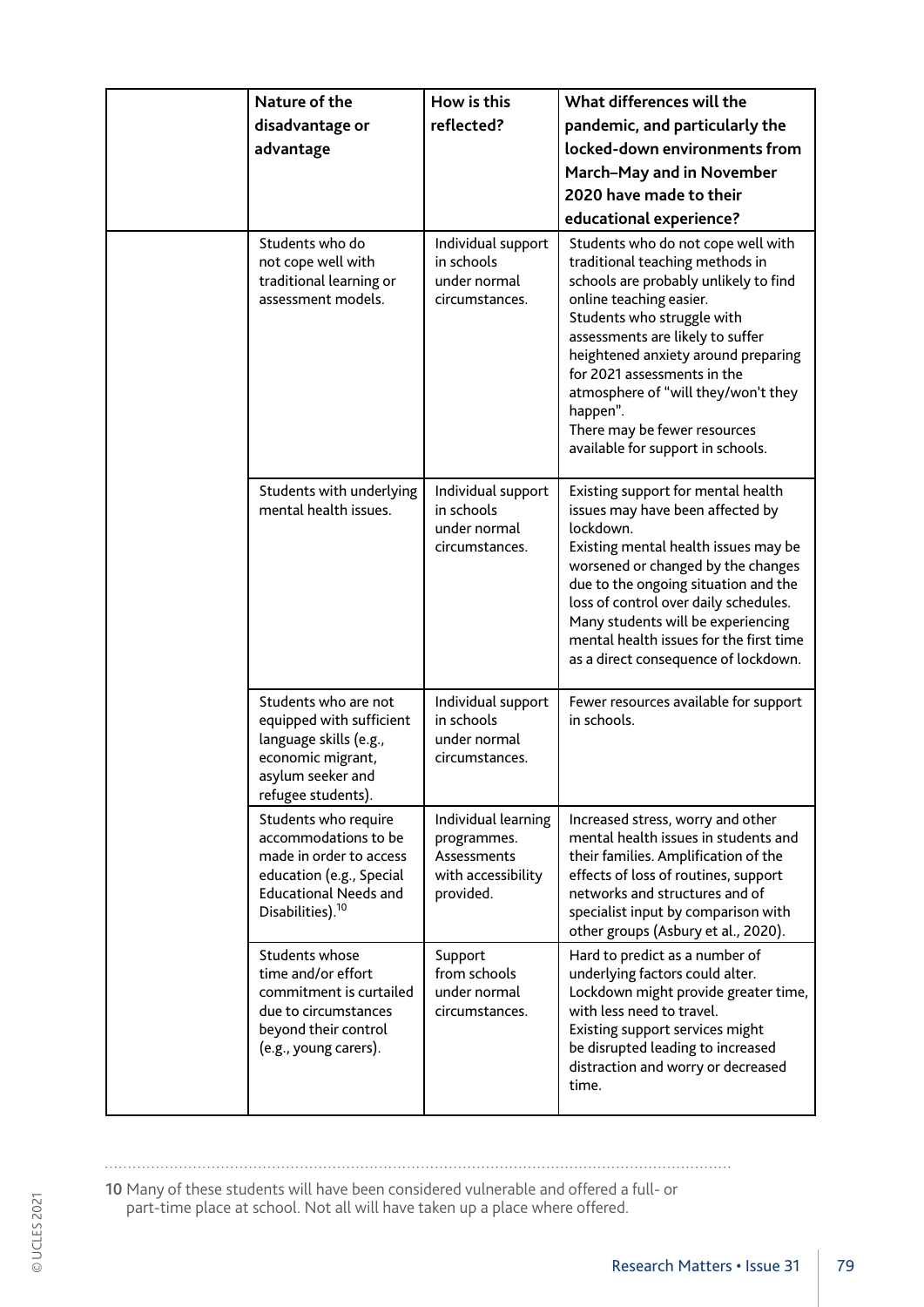| Nature of the<br>disadvantage or<br>advantage                                                       | How is this<br>reflected?                                                                                           | What differences will the<br>pandemic, and particularly the<br>locked-down environments from<br>March-May and in November<br>2020 have made to their<br>educational experience?                                       |
|-----------------------------------------------------------------------------------------------------|---------------------------------------------------------------------------------------------------------------------|-----------------------------------------------------------------------------------------------------------------------------------------------------------------------------------------------------------------------|
| Students from an<br>educationally, culturally<br>or socially disadvantaged<br>background.           | School settings<br>provide stability,<br>equipment<br>and strong<br>adult support<br>under normal<br>circumstances. | Likely to fall behind educationally.<br>May not be able to participate in<br>lessons, unless equipment provided.<br>Even where equipment can be<br>provided, may be unable to use it,<br>maintain it or keep it safe. |
| Students who have<br>experienced unusual<br>disruption in their lives at<br>the time of assessment. | Special<br>Consideration.                                                                                           | There will be many more of these<br>students during a pandemic.                                                                                                                                                       |
| Students who live in<br>poverty.                                                                    | School settings<br>provide resources<br>such as food<br>and equipment<br>under normal<br>circumstances.             | Some support provided by schools<br>and wider community provision, but<br>the effects will be larger than usual.                                                                                                      |

# **The need for research to support the Covid generation**

Fulfilling the educational obligation to the Covid generation of students will include tracking their progress for years to come in order to ensure that they are as little disadvantaged as possible. It will also be important to ensure that the measures taken to protect them do not disadvantage non-Covid generations.

It is clear that there will be an ongoing and extensive educational research need, both:

- i. to monitor and evaluate the effects of the educational disruption experienced by the year group cohorts from Table 1 as a whole; and
- ii. to provide evidence which will contribute to the evaluation and mitigation of disproportionate effects or biases felt by subgroups such as those described in Table 2.

Within the assessment research community, there will also be additional concerns about managing high-stakes assessments. There are ongoing practical dilemmas about how best to provide an effective and fair assessment solution to successive year groups, each of which has significantly different experiences in terms of content and learning loss. There is a need to manage the expectations of those who use the results of highstakes assessments for selection purposes and assist with their interpretation of results from different years. Finally, there are numerous technical difficulties to be explored and overcome. For example, understanding, tracking and explaining any differences in standard of high-stakes assessments which have occurred as a consequence of the practical solutions implemented for the year groups concerned will be critical. Planning ahead for cohorts who have missed earlier national assessments (e.g., Key Stage 2 testing)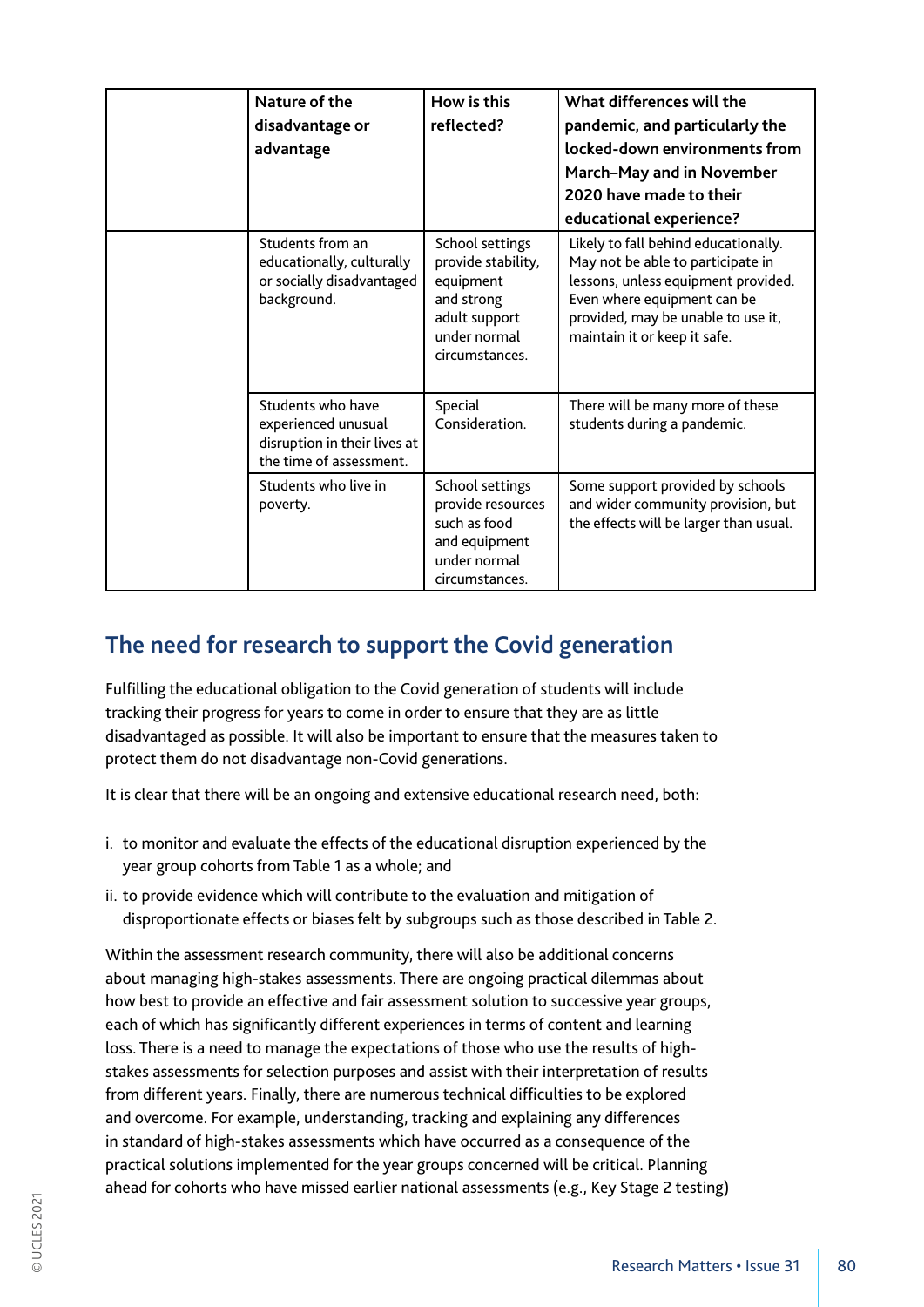will also be needed, if those results are used at later stages of assessment provision.

Figure 1 illustrates some of these cohorts (year groups) on a timeline.



#### **Figure 1: Timeline of research needs for different age cohorts.**

Underneath the timeline is a suggestion about how the pandemic might impact upon assessment research specifically. The timescale is based upon the presumption that ongoing educational disruption will have ended by September 2021 (i.e., that students will experience normal school-based education from September 2021) and "business as usual" refers to research which is not concerned with pandemic-related arrangements. Ultimately, the two will blend together and the research response will move from an emergency "just in time" or reactive approach to a long-term business-as-usual strategy which incorporates ongoing elements of pandemic-related research.

Our particular interest is in those areas of research which focus upon high-stakes assessments—many other research bodies will also be tracking other aspects of lifelong progress and wellbeing. Many educational agencies will be undertaking work to support the Covid generation. There is a danger of duplication of effort, with different agencies only becoming aware of each other's work upon publication. There is also a risk that the sheer volume of research output will overrun the resources available to policymakers and compromise effective engagement with all of the potentially useful material. Metaanalyses and review documents will be important tools to avoid either of these problems and some form of centrally organised collaboration and registration of research may be desirable, following principles such as those suggested by The Royal Society (2019).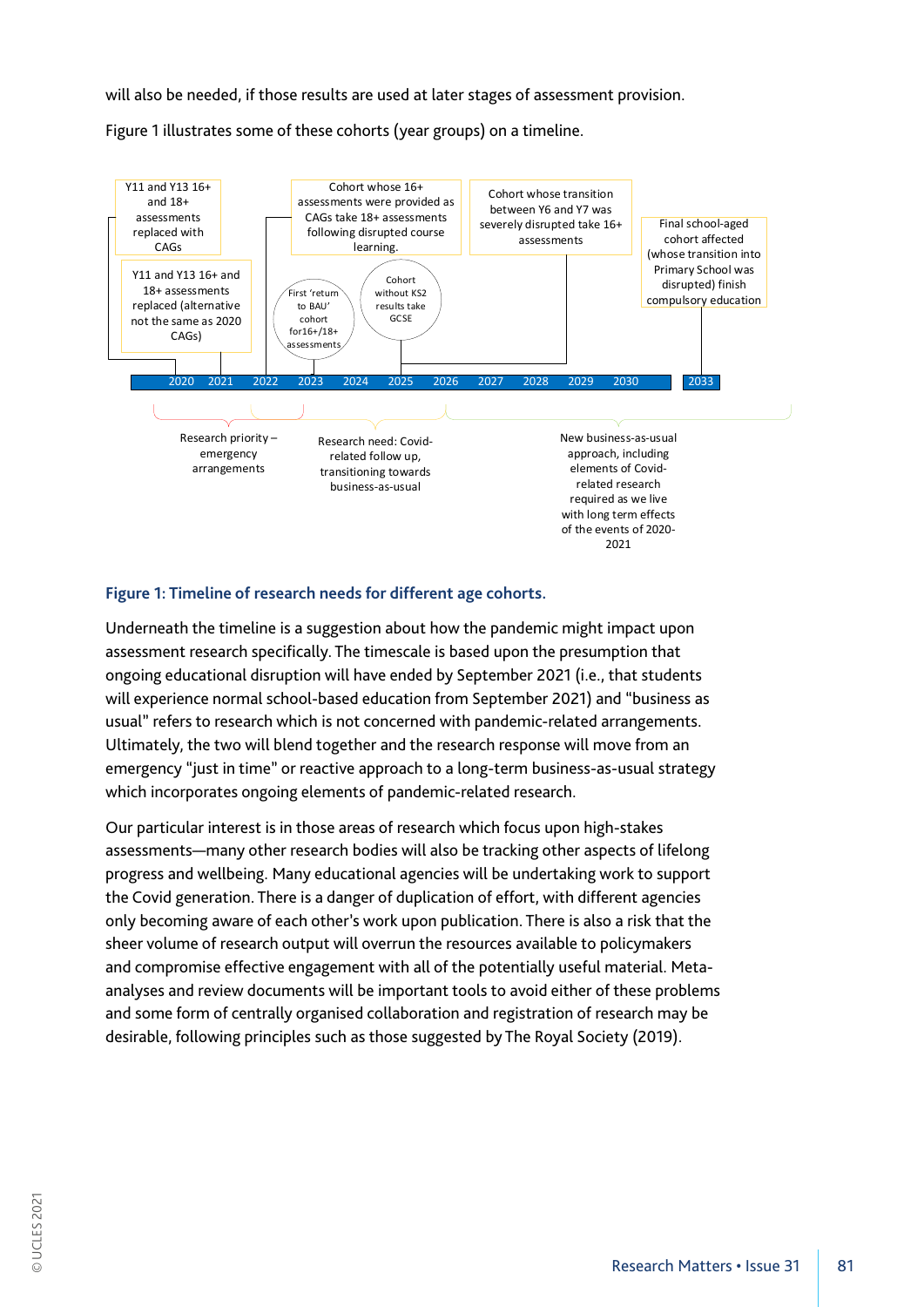## **Summary**

In this article, I have sought to explore who the Covid generation in English schools are, and to look at some of the different ways they may be disadvantaged. I have also acknowledged that some students may have benefited, either in terms of relative comparison with peers (i.e., not as badly disadvantaged) or in absolute terms (e.g., if lockdown learning positively suited their personality or situation).

I think it is hugely important to consider, at this stage, how research evidence will play a part in shaping the future of this cohort of students. While the full impact of lockdown on their education may not emerge until today's students are a long way into their careers, there is much we can do to support them throughout their journey.

 iA note on terminology. Certain terms within this article are being used consistently, in order to improve the reader experience. While it might be more precise to use variations of terminology when describing certain situations, the nuances of these variations are often understood only by those whose expertise is in a very niche field. In the interests of reaching a wider audience I am therefore applying the following definitions:

- Students—refers to up to 18 year olds in any part of the system who are engaged in the process of learning in any setting (including within an apprenticeship programme in a workplace).
- School—a place of learning or a central place of assessment (more specifically known as a centre). In this article, "school" might mean a workplace context or a centre which makes entries to assessments.
- Assessment—all forms of assessment which lead to certification of a programme of learning or experience through some form of structured and controlled system to ensure that only the student's own performance is recognised. This includes examinations and tests which are, traditionally, invigilated sessions. It also includes vocational assessments, apprenticeship certification and other forms of deriving qualification grades, such as the Centre Assessed Grades used in 2020. The term "examination" is still used where it is part of a known phrase, such as "examination session".